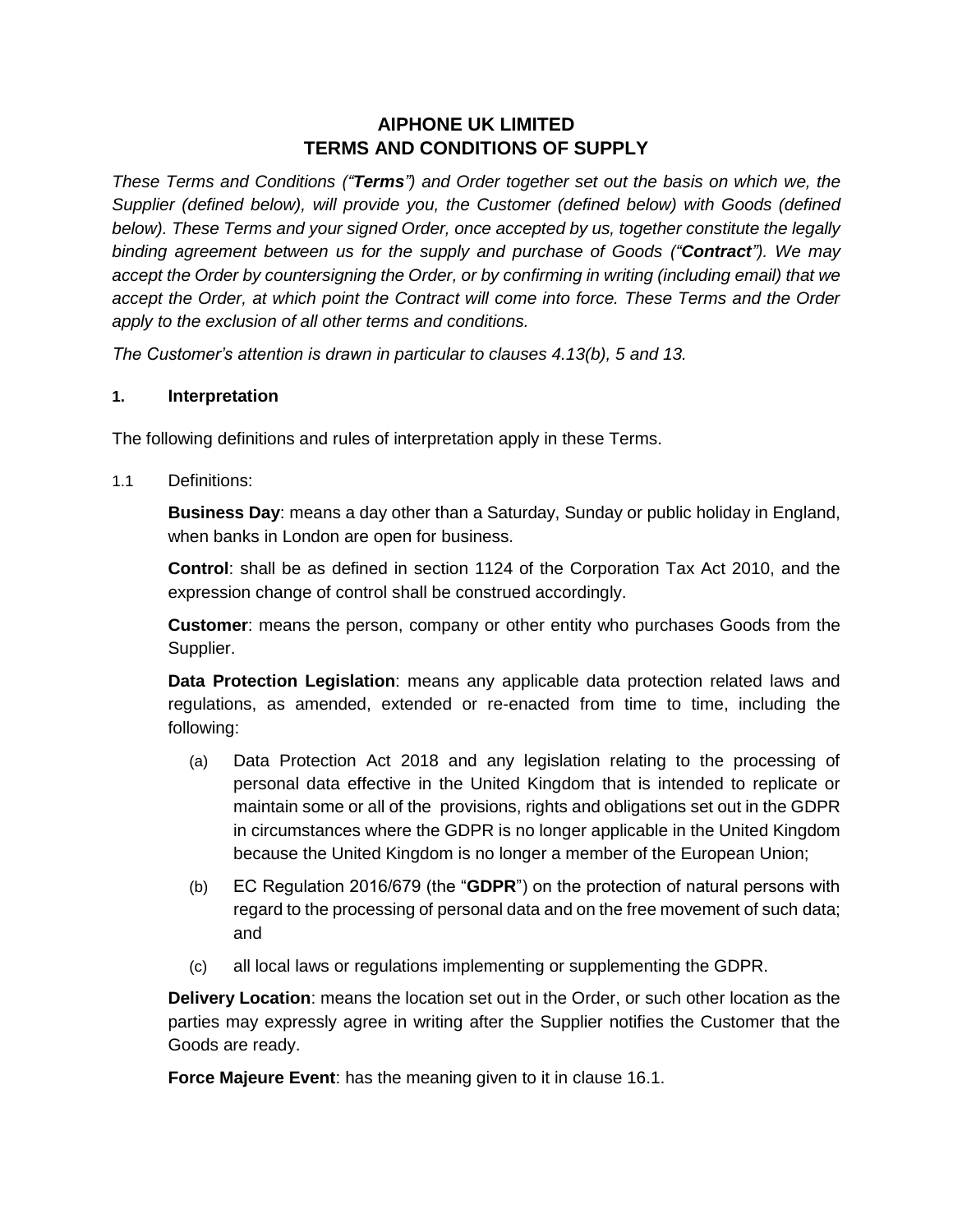**Goods**: means the goods (or any part of them) of the Supplier for which the Customer makes an Order, including any Bespoke Goods (as defined in clause [3.2\)](#page-2-0).

**Goods Specification**: means any specification for the Goods, including any relevant plans or drawings, that references the Order and is expressly agreed in writing by the Customer and the Supplier.

**Insolvency Event**: means any of the events in [14.1\(b\)](#page-14-0) to [14.1\(d\)](#page-14-1) (inclusive).

**Intellectual Property Rights**: means patents, utility models, rights to inventions, copyright and neighbouring and related rights, moral rights, trade marks and service marks, business names and domain names, rights in get-up and trade dress, goodwill and the right to sue for passing off or unfair competition, rights in designs, rights in computer software database rights, rights to use, and protect the confidentiality of, confidential information (including know-how and trade secrets), and all other intellectual property rights, in each case whether registered or unregistered and including all applications and rights to apply for and be granted, renewals or extensions of, and rights to claim priority from, such rights and all similar or equivalent rights or forms of protection which subsist or will subsist now or in the future in any part of the world.

**Order**: means the Customer's order for Goods, as set out in the 'Order Form' that references these Terms, and which is signed by the Customer.

**Supplier**: means AIPHONE UK LIMITED registered in England and Wales with company number 09591093 whose registered office is at Unit 25 Mitre Bridge Industrial Park, Mitre Way, London, England, W10 6AU.

**Supplier Materials**: has the meaning given in clause [8.1\(f\).](#page-9-0)

**Terms**: means these terms and conditions as amended from time to time in accordance with clause [19.6.](#page-17-0)

### 1.2 Interpretation:

- (a) A **person** includes a natural person, corporate or unincorporated body (whether or not having separate legal personality).
- (b) A reference to a party includes its personal representatives, successors and permitted assigns.
- (c) A reference to a statute or statutory provision is a reference to it as amended or re-enacted. A reference to a statute or statutory provision includes all subordinate legislation made under that statute or statutory provision.
- (d) Any words following the terms **including**, **include**, **in particular**, **for example** or any similar expression shall be construed as illustrative and shall not limit the sense of the words, description, definition, phrase or term preceding those terms.
- (e) A reference to **writing** or **written** includes emails.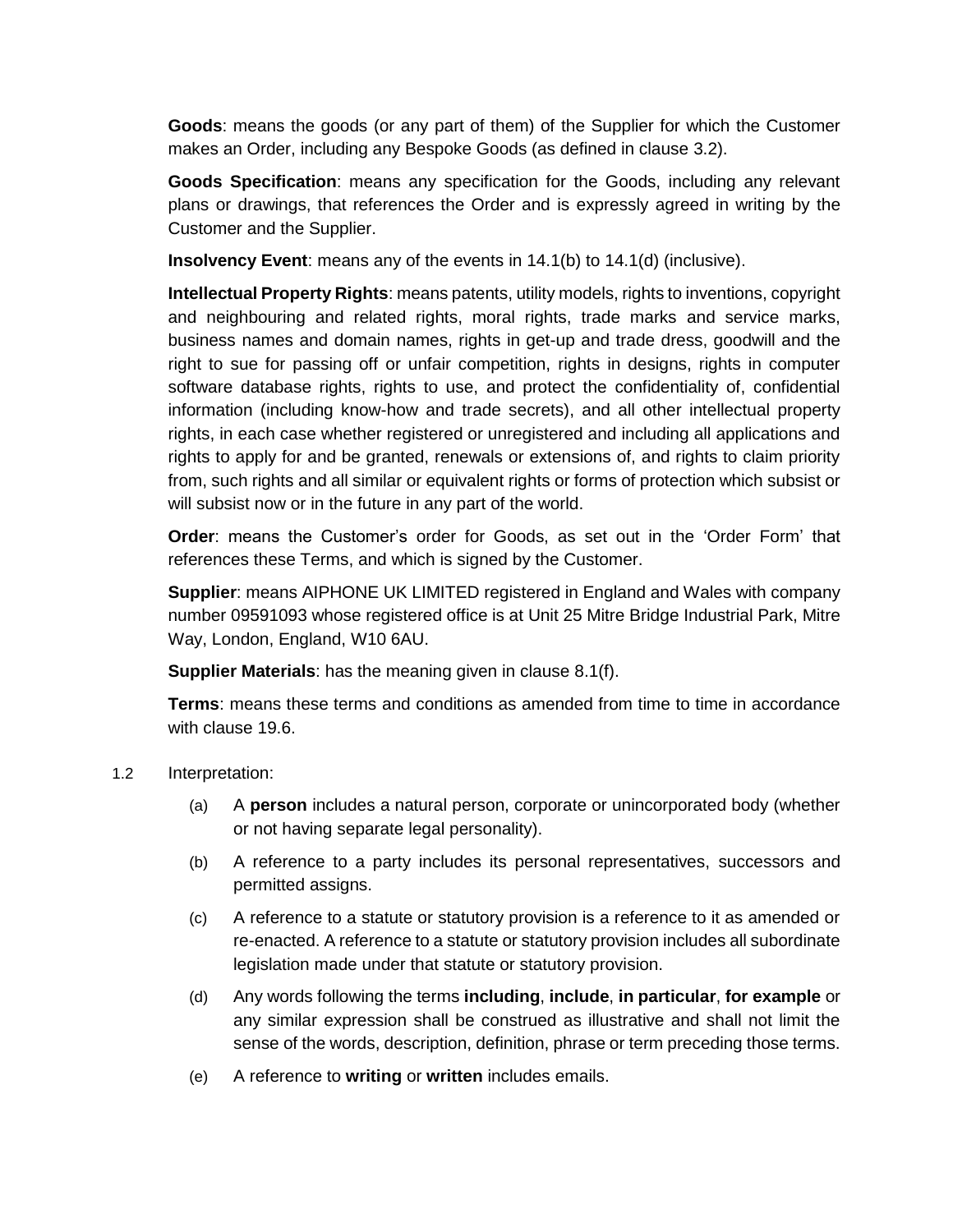### <span id="page-2-1"></span>**2. Basis of contract**

- 2.1 The Supplier will supply, and the Customer will purchase, such quantities of Goods as are set out in the Order in accordance with this clause [2](#page-2-1) and the remainder of these Terms.
- 2.2 These Terms apply to the Contract to the exclusion of all other terms and conditions that the Customer seeks to impose or incorporate, or which are otherwise implied by trade, custom, practice or course of dealing.
- 2.3 Each quotation that the Supplier provides shall be set out in an 'Order Form' that references these Terms, and is valid for 30 Business Days (unless otherwise stated on the 'Order Form'). When the Supplier receives the Order (signed by the Customer), this constitutes an offer by the Customer to purchase the Goods on the basis of these Terms. The Supplier shall be free to accept or decline each Order in its discretion. An Order shall only be deemed accepted when countersigned by the Supplier or when written acceptance of it has been issued by the Supplier, at which point the Contract will come into force.
- 2.4 Each Order accepted by the Supplier constitutes a separate Contract.
- 2.5 Any samples, drawings, descriptive matter or advertising issued by the Supplier and any descriptions or illustrations of the Goods contained in the Supplier's catalogues or brochures are issued or published for the sole purpose of giving an approximate idea of the Goods described in them. They do not form part of the Contract.
- 2.6 Any representation made orally about stock availability shall not constitute acceptance by the Supplier of an Order.
- 2.7 The Customer may only cancel an Order as set out in the 'Supplier's Return Policy' as contained in clause [6.](#page-6-0)

### **3. Goods**

- 3.1 The Goods are described in the relevant Order and/or the Goods Specification.
- <span id="page-2-0"></span>3.2 To the extent that the Goods are to be designed and/or manufactured in accordance with a Goods Specification supplied by the Customer or where any non-standard modifications are requested by the Customer, including engraving, specific sizing, variations to the colour or material of the Goods, or other variations, these Goods are classified as "**Bespoke Goods**".
- 3.3 The Customer shall indemnify the Supplier on demand against all liabilities, costs, expenses, damages and losses (including professional costs) that may be suffered or incurred by the Supplier in connection with any claim or threatened claim against the Supplier alleging infringement of a third party's intellectual property rights arising out of or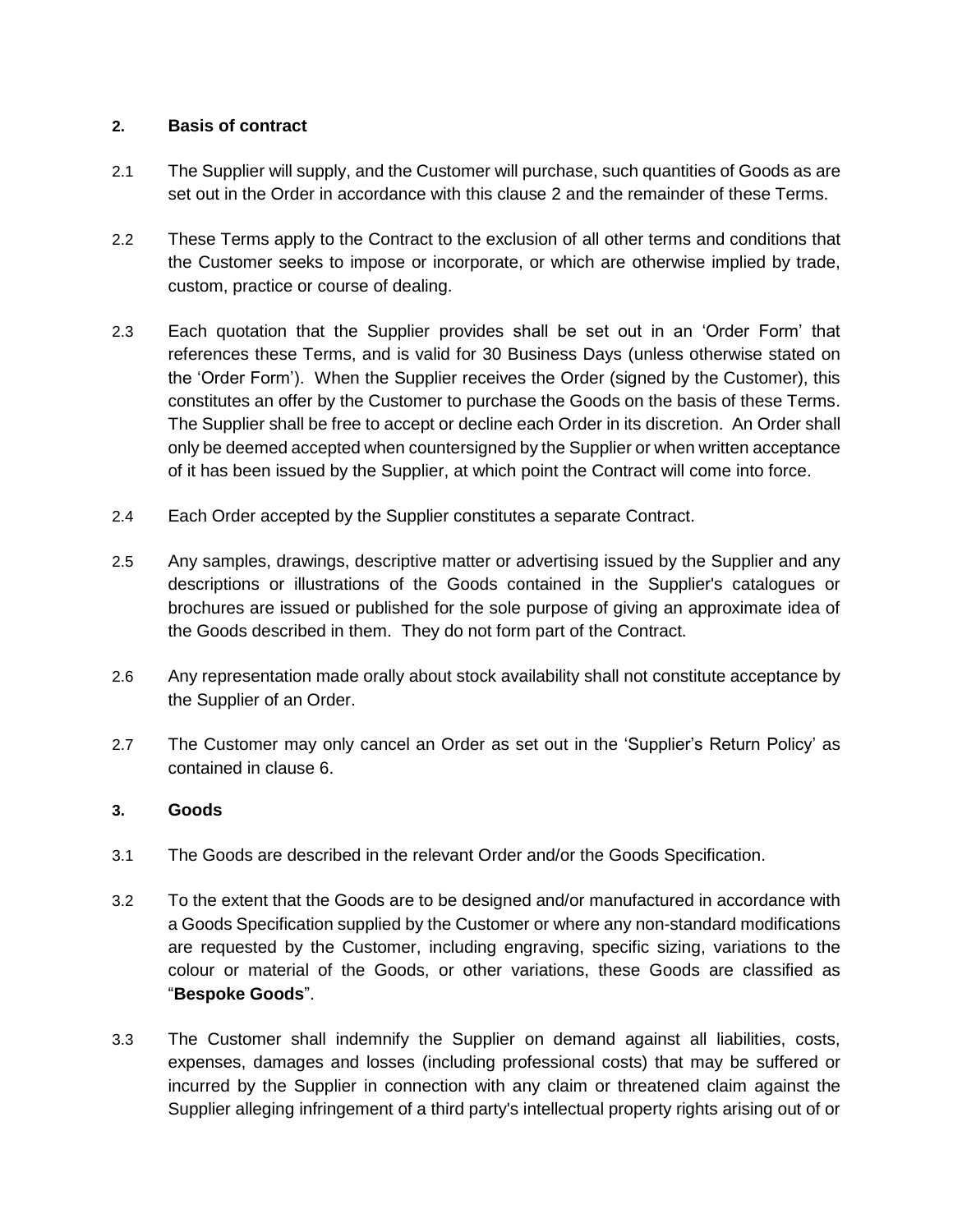in connection with the design or manufacture of Bespoke Goods (to the extent not caused through any fault of the Supplier).

3.4 The Supplier may amend a Goods Specification to the extent required by any applicable statutory or regulatory requirement, and the Supplier shall notify the Customer in such event. If the Supplier is unable to do so without incurring additional cost, it may cancel the Order without penalty (and shall refund to the Customer any deposit or other sums paid to the Supplier in respect of that Order) or otherwise agree with the Customer in writing any adjustment to the price of the relevant Goods.

# **4. Delivery of Goods**

- 4.1 The Supplier shall ensure that:
	- (a) each delivery of Goods is accompanied by a delivery note which shows the date on which the Goods have been dispatched by the Supplier, all relevant Customer and Supplier reference numbers, the type and quantity of the Goods (including the code number of the Goods, where applicable), special storage instructions (if any); and
	- (b) the delivery note clearly states any requirement for the Customer to return any packaging material to the Supplier. The Customer shall make any such packaging materials available for collection at such times as the Supplier shall reasonably request. Returns of packaging materials shall be at the Supplier's expense.
- <span id="page-3-1"></span><span id="page-3-0"></span>4.2 The Goods shall be:
	- (a) delivered by the Supplier to the Delivery Location; but
	- (b) if no Delivery Location is stated in the Order, or the parties agree that the Customer shall collect the Goods, collection shall be made by the Customer from the Supplier's premises at Unit 25, Mitre Bridge Industrial Estate, Mitre Way, London, W10 6AU or such other location as may be agreed in writing with the Supplier.
- 4.3 Delivery of each Good made in accordance with clause [4.2\(a\)](#page-3-0) shall be completed on the arrival of the Good at the Delivery Location.
- 4.4 Delivery of each Good made in accordance with clause [4.2\(b\)](#page-3-1) shall be deemed to have completed when the Good has been placed by the Supplier at the Delivery Location, at the Customer's disposal.
- 4.5 The Supplier shall use its reasonable endeavours to deliver the Goods at the estimated delivery date and time (as may be identified in the Order). However, time of delivery shall not be of the essence. The Supplier shall not, in particular, be liable for any delay in delivery of the Goods to the extent caused by a Force Majeure Event or an act or omission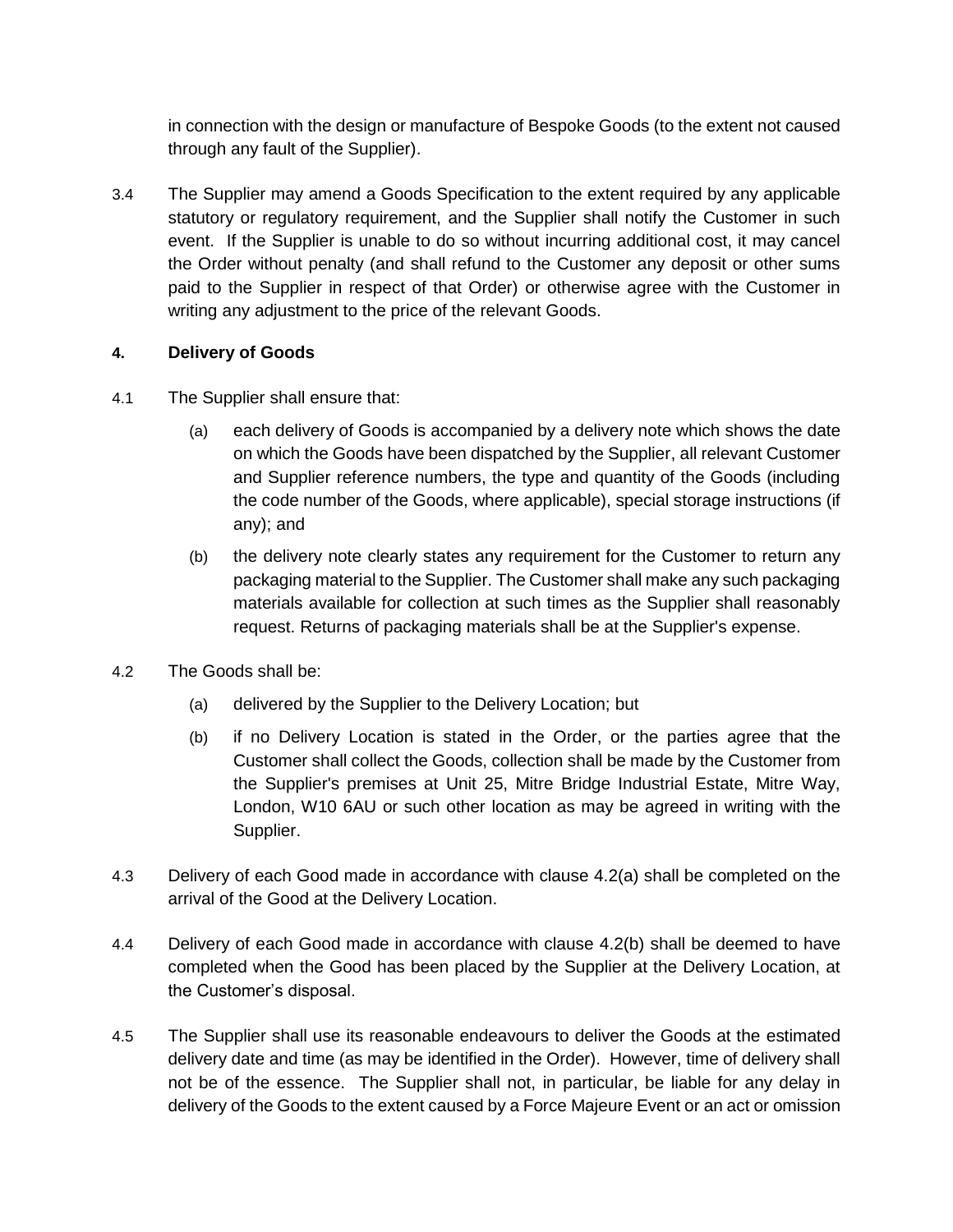off the Customer, including the Customer's failure to provide the Supplier with adequate delivery instructions and/or other information that is relevant to the supply of the Goods, or to pay import tax and duty (as required by clause [4.13\(b\)\)](#page-5-0).

- <span id="page-4-2"></span>4.6 If the Supplier is unable to complete delivery of the Goods due to a Customer-requested change of delivery location, inaccurate information provided by the Customer and/or another act or omission of the Customer, the Supplier shall be entitled to store the Goods until delivery takes place, and Customer agrees to pay for all related costs reasonably incurred (including storage, insurance and costs incurred in re-delivery and/or attempted re-delivery).
- 4.7 If the Supplier fails to deliver Goods, its liability shall be limited to any costs and expenses reasonably incurred by the Customer in obtaining replacement goods of similar description and quality in the cheapest market available, less the price of the Goods.
- 4.8 If the Customer fails to take or accept delivery of the Goods within three Business Days of delivery to the Delivery Location or the Supplier notifying the Customer that the Goods are ready, as applicable, ("**Delivery**") then except where the failure or delay is caused by a Force Majeure Event or by the Supplier's failure to comply with its obligations under the Contract:
	- (a) delivery of the Goods shall be deemed to have been completed at 9.00 am on the third Business Day following the day on which the Supplier notified the Customer that the Goods were ready; and
	- (b) the Supplier shall be entitled to store the Goods until delivery takes place, and charge the Customer for all related costs and expenses (including insurance).
- <span id="page-4-1"></span><span id="page-4-0"></span>4.9 If, ten Business Days after Delivery, the Customer has not taken or accepted delivery of all the Goods, the Supplier may resell or otherwise dispose of part or all of the Goods less any sums received by the Supplier where it has managed to sell the Goods. The Supplier reserves the right to charge the Customer reasonable storage and selling costs. The Customer shall pay for the Goods in accordance with the original invoice plus any costs and expenses incurred by the Supplier (as referred to in clause [4.8\(b\)](#page-4-0) and/or this clause [4.9\)](#page-4-1),
- 4.10 If the Supplier delivers up to and including 5% more or less than the quantity of Goods ordered ("**Tolerance**"), the Customer may not reject them, but on receipt of notice from the Customer that the wrong quantity of Goods was delivered, the Supplier shall make a pro rata adjustment to the invoice for the Goods. If the quantity of Goods delivered exceeds the Tolerance, the Customer may reject the Goods that exceed the Tolerance.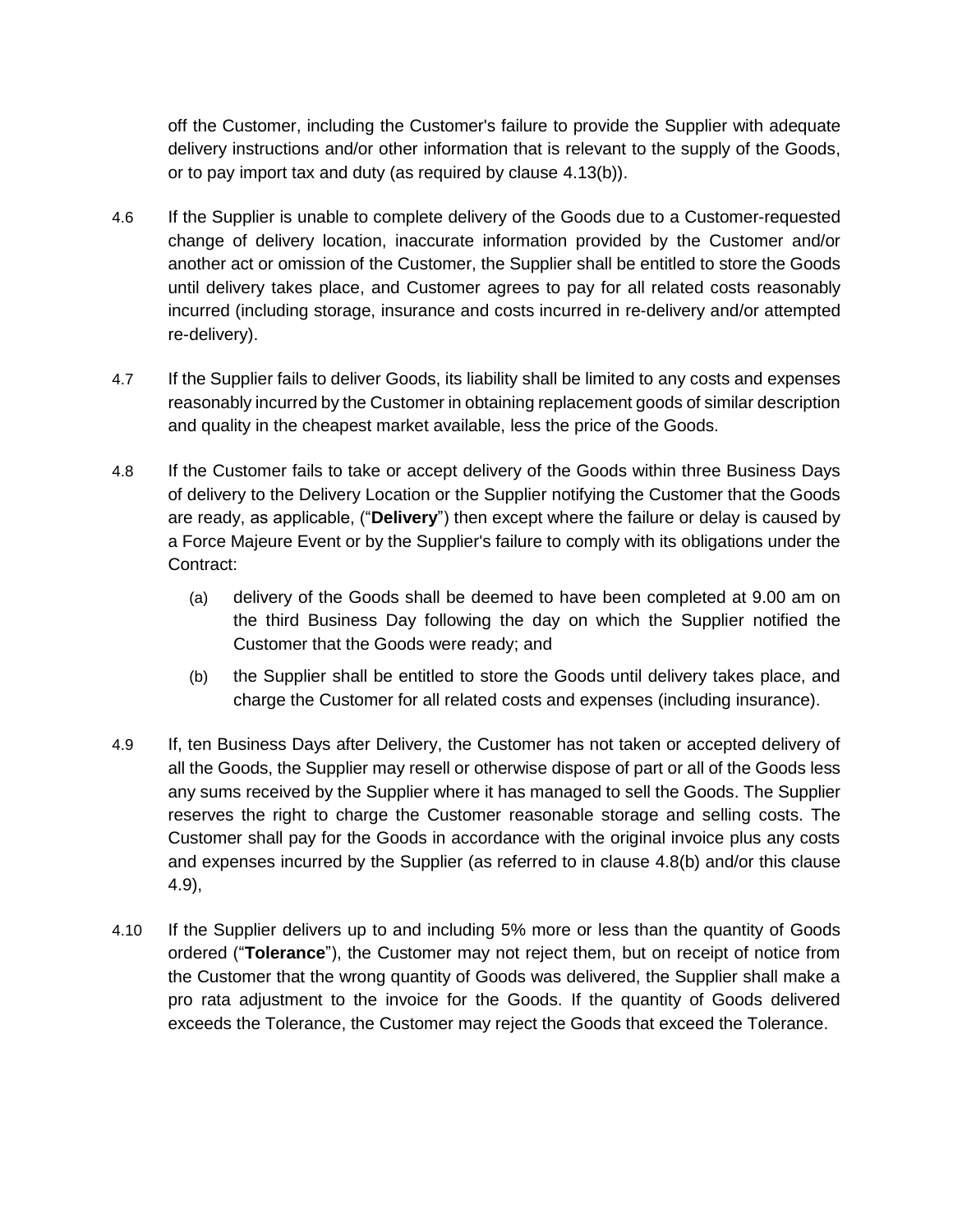- 4.11 The Supplier may deliver the Goods by instalments, which shall be invoiced and paid for separately, all still under the same Contract. Any delay in delivery or defect in an instalment shall not entitle the Customer to cancel any other instalment.
- 4.12 Where, in accordance with clause [4.2\(a\),](#page-3-0) the Delivery Location is outside the United Kingdom, delivery of the order may be subject to import duties and taxes which are applied once the Goods reach the Delivery Location.
- <span id="page-5-0"></span>4.13 The Customer and Supplier acknowledge and agree that:
	- (a) Delivery of Goods will be made DAP (Incoterms 2020) unless otherwise expressly agreed in writing; and
	- (b) The Customer is responsible for payment of any and all import duties and taxes and shall ensure these are paid at the appropriate time to allow on-time delivery of Goods at the Delivery Location (including provision of any paperwork and registration to all relevant third parties).

# <span id="page-5-1"></span>**5. Quality of Goods**

- 5.1 The Supplier warrants that on delivery, and for a period of 3 years from the date of the delivery of Goods ("**Warranty Period**"), the Goods shall:
	- (a) conform in all material respects with the Goods Specification; and
	- (b) be free from material defects in design, material and workmanship,

(the "**Warranty**").

- <span id="page-5-2"></span>5.2 The Goods are not eligible for the Warranty, and the Supplier shall not be liable for any defect in the Goods, to the extent that:
	- (a) the Customer makes any further use of such Goods after giving notice in accordance with clause [6.6;](#page-7-0)
	- (b) the defect arises because the Customer failed to follow the Supplier's oral or written instructions as to the storage, installation, commissioning, use or maintenance of the Goods or (if there are none) good trade practice;
	- (c) the defect arises as a result of the Supplier following any drawing, design or Goods Specification supplied by the Customer;
	- (d) the Customer alters or repairs such Goods without the written consent of the Supplier;
	- (e) the defect arises as a result of fair wear and tear, wilful damage, negligence, or abnormal working conditions;
	- (f) the Goods differ from the Goods Specification as a result of changes made to ensure they comply with applicable statutory or regulatory standards;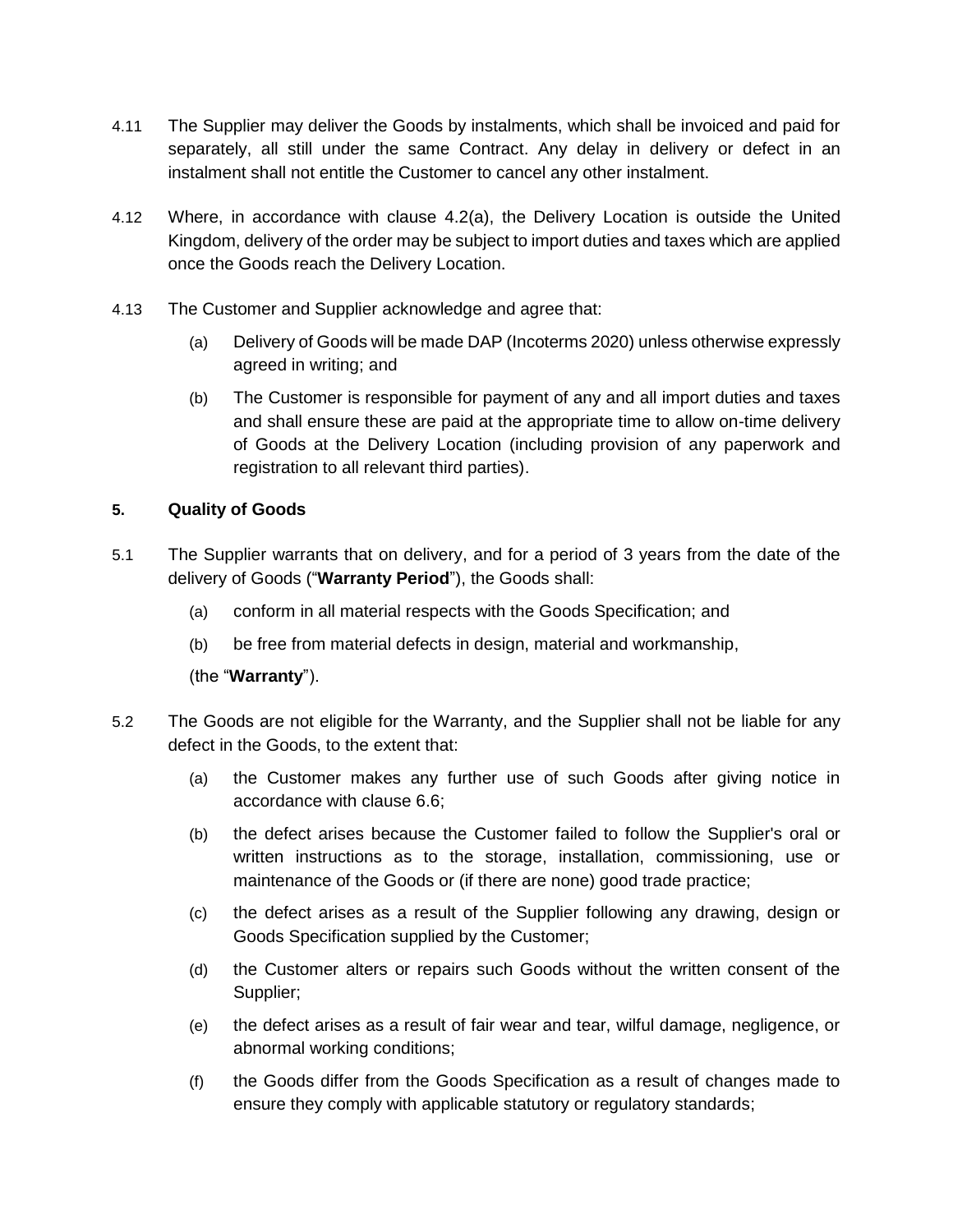- (g) the defect is caused by installation of the Goods and/or provision of batteries or spare parts, for which the Supplier is not responsible; and/or
- <span id="page-6-0"></span>(h) the defect arises as a result of use of the Goods with other products, software or systems not approved by the Supplier.

### **6. Supplier's Return Policy**

#### *Cancellation for convenience*

- 6.1 The Customer may request by notifying the Supplier at order@aiphone.co.uk that it wishes to cancel or exchange part or all of an Order, except Bespoke Goods. The Supplier may consider such a request if all of the requirements of clause [6.2](#page-6-1) are met. However, the Supplier is not obliged to agree to any such request.
- <span id="page-6-1"></span>6.2 Any refund, exchange or credit will only be provided by the Supplier if:
	- (a) the Goods are not Bespoke Goods;
	- (b) the request is made by the Customer within 60 days of placing the Order to buy the Goods, unless otherwise agreed by the parties in writing;
	- (c) the Goods are received back by the Supplier in perfect condition; and
	- (d) the packaging is received back by the Supplier in good and resaleable condition.
- 6.3 If a request is accepted by the Supplier, the Supplier may at its discretion:
	- (a) refund the original invoice amount, less any tax, duties and a handling fee of 35% of the invoice amount or such other amount as the Supplier notifies the Customer of in writing; or
	- (b) offer the Customer credit in exchange for the relevant Goods, less any tax and duties and a handling fee of 35% of the invoice amount or such other amount as the Supplier notifies the Customer in writing. (The Supplier may, but is not obliged, to waive some or all of the handling fee if the Goods are immediately exchanged for other Goods (at their then current price) of at least equivalent value.)
- 6.4 Goods returned to the Supplier must be accompanied by a completed returns form with a reference number ("**Returns Form**"), available from the Supplier upon request. Goods that are returned to the Supplier without a Returns Form will not be registered as received.
- 6.5 It is the Customer's responsibility and risk to ensure Goods are safely received by the Supplier at the Supplier's premises at Unit 25, Mitre Bridge Industrial Estate, Mitre Way, London, W10 6AU, or such other location as may be agreed in writing with the Supplier and the Customer shall be responsible for all such costs.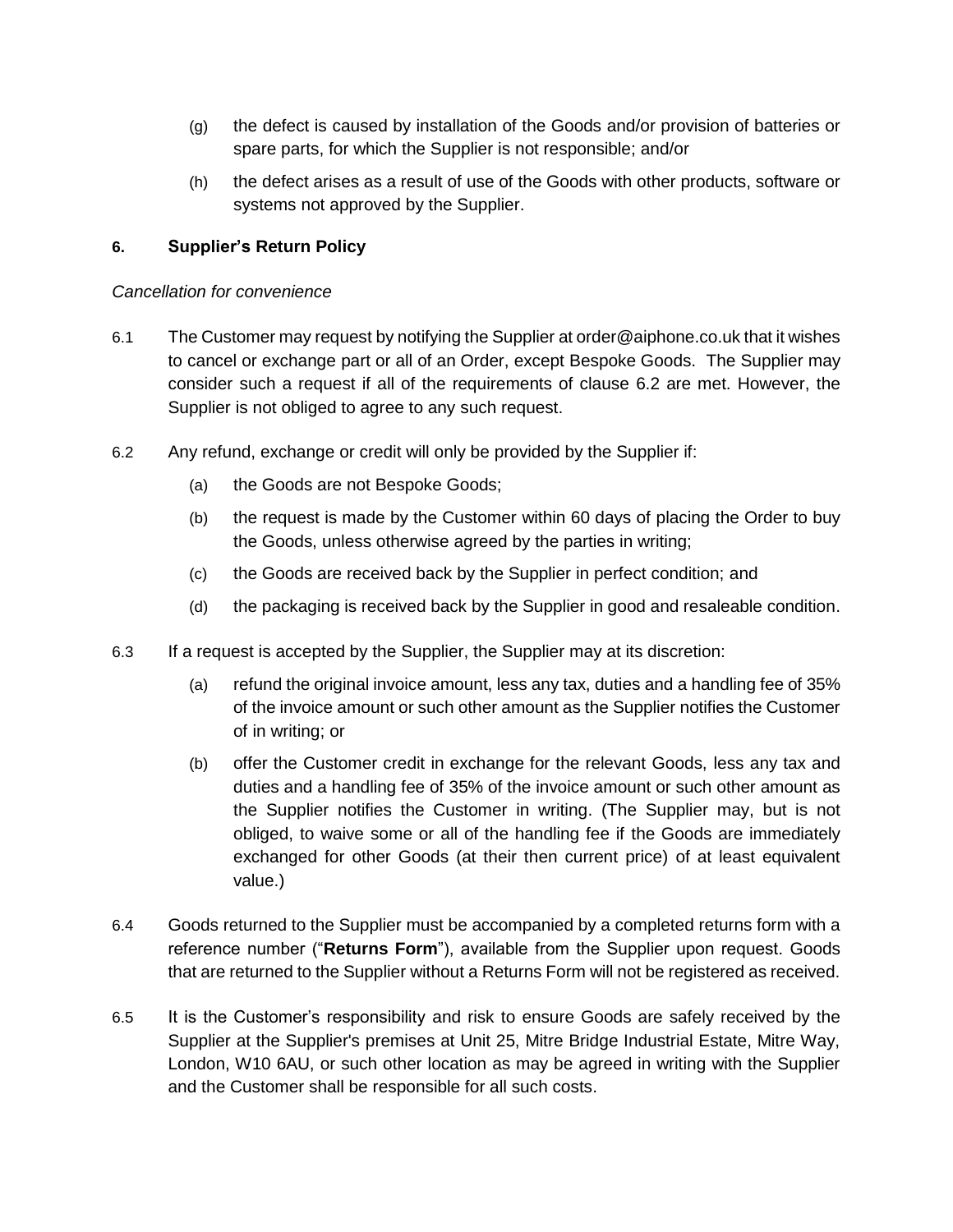### *Defective Goods*

- <span id="page-7-0"></span>6.6 The Customer may reject any Goods that do not comply with clause 5.1, provided that it provides written notice of rejection to the Supplier within five Business Days of delivery (in the case of a defect that is apparent, or would be reasonably apparent, on normal visual inspection) or within a reasonable time (and in any event within ten Business Days) of the defect having become apparent (in the case of a latent defect).
- <span id="page-7-3"></span>6.7 If the Customer rejects Goods in accordance with clause [6.6,](#page-7-0) the Supplier shall, as the Customer's sole remedy, choose to repair or replace the defective Goods, or refund the price of the defective Goods, less i) an equitable sum to represent the use of the defective Goods that the Customer has enjoyed, and ii) a handling fee, provided that:
	- (a) the Customer notifies the Supplier of the relevant defect, in accordance with clause [6.6,](#page-7-0) within the Warranty Period;
	- (b) the Customer (if asked to do so by the Supplier) returns the Goods to the Supplier's place of business, at the Customer's cost;
	- (c) the Supplier is given a reasonable opportunity to examine the Goods; and
	- (d) relevant tests carried out by the Supplier confirm the fault or problem reported by the Customer, and such fault is not caused by an act or omission of Customer, including as mentioned in [5.2.](#page-5-2)
- <span id="page-7-2"></span>6.8 If the defect in the Goods is found not to be caused by the Supplier, a minimum repair charge of £50 plus VAT per Good applies, whether within or outside the Warranty Period, unless otherwise notified by the Supplier to the Customer. Repairs will only be conducted on receipt of written confirmation from Customer, and repair charges will be invoiced and paid in accordance with clause [9.](#page-10-0)
- 6.9 On completion of any repairs, the Supplier will ship the repaired Goods to the Customer without charging any cost of delivery (but the Customer shall remain responsible for any import duty, as set out in clause [4.13\(b\)\)](#page-5-0).
- 6.10 Goods returned to the Supplier must be accompanied by a completed returns form with a reference number ("**Returns Form**"), available from the Supplier upon request. Goods that are returned to the Supplier without a Returns Form will not be registered as received.
- 6.11 The Customer shall ensure that the Goods are available for collection at the location agreed with the Supplier, unless otherwise agreed by the parties.
- <span id="page-7-1"></span>6.12 The Customer's sole remedy for defective Goods shall be provision of the Warranty in the Warranty Period, and the Supplier shall have no other liability in respect of the Goods, to the maximum extent permitted by applicable law.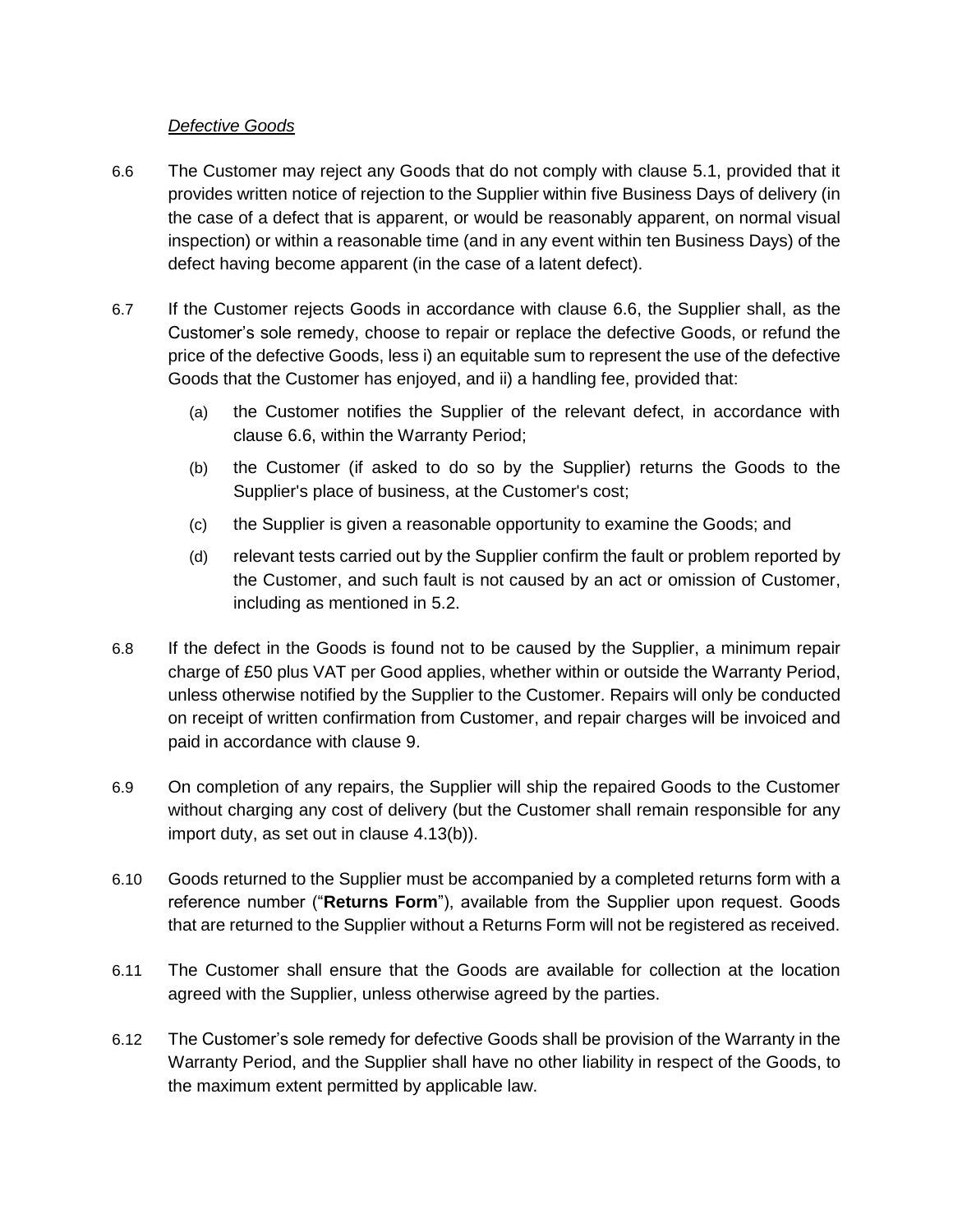6.13 Clauses [6.6](#page-7-0) t[o 6.12](#page-7-1) (inclusive) shall apply to any repaired or replacement Goods supplied by the Supplier, provided that no remedy shall be provided where the amount of time that has passed since the Customer's receipt of the original Good exceeds the typical shelf life of that Good.

### **7. Title and risk**

- 7.1 The risk in each Good shall pass to the Customer on completion of delivery.
- 7.2 Title to each Good shall not pass to the Customer until:
	- (a) the Supplier receives payment in full (in cleared funds) for all Goods that are the subject of the Contract, in which case title to the Goods shall pass at the time of payment of all such sums; and
	- (b) the Customer resells the Goods, in which case title to the Goods shall pass to the Customer at the time specified in clause [7.4.](#page-8-0)
- 7.3 Until title to the Goods has passed to the Customer, the Customer shall:
	- (a) store the Goods separately from all other goods held by the Customer so that they remain readily identifiable as the Supplier's property;
	- (b) not remove, deface or obscure any identifying mark or packaging on or relating to the Goods;
	- (c) maintain the Goods in satisfactory condition and keep them insured against all risks for their full price on the Supplier's behalf and from the date of delivery;
	- (d) notify the Supplier immediately if the Customer becomes subject to an Insolvency Event;
	- (e) give the Supplier such information relating to the Goods as the Supplier may require from time to time; and
	- (f) ensure the Supplier (and its representatives) can enter into any premises where the relevant Goods are stored in order to recover them.
- <span id="page-8-0"></span>7.4 Subject to clause [7.5,](#page-9-1) the Customer may resell or use the Goods in the ordinary course of its business (but not otherwise) before the Supplier receives payment for the Goods, provided that no Insolvency Event has occurred. However, if the Customer resells the Goods before the Supplier receives payment for them:
	- (a) it does so as principal and not as the Supplier's agent; and
	- (b) title to the Goods shall pass from the Supplier to the Customer immediately before the time at which resale by the Customer occurs.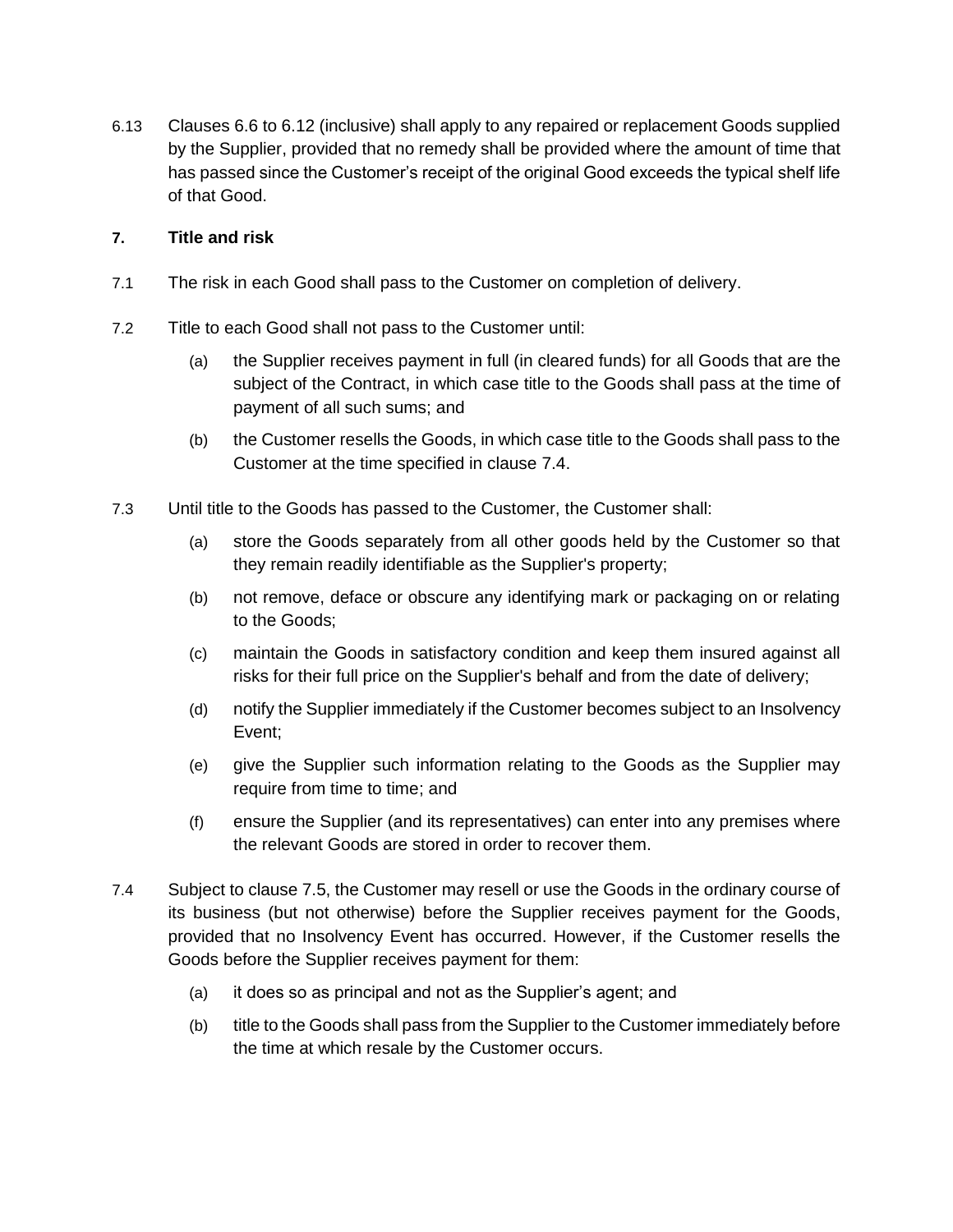- <span id="page-9-1"></span>7.5 If an Insolvency Event occurs, the Customer shall, without limiting any other right or remedy available to the Supplier:
	- (a) deliver up to the Supplier all Goods in the possession or custody of the Customer or its agents or representatives that have not been resold, or irrevocably incorporated into another product; and
	- (b) ensure that the Supplier and/or its representatives may enter any premises of the Customer or of any third party where the Goods are stored in order to recover and take possession of them.

### **8. Customer's obligations**

- 8.1 The Customer shall:
	- (a) ensure the Order and any information it provides in the Goods Specification are complete, accurate and clear;
	- (b) co-operate and assist the Supplier in all matters relating to ensuring that the Supplier can meet its obligations under the Contract;
	- (c) provide the Supplier with such information and materials as the Supplier may reasonably require in order to supply the Goods, and ensure that such information is complete, accurate and clear in all material respects;
	- (d) obtain and maintain all necessary licences, permissions and consents which may be required for the Goods;
	- (e) comply with all applicable laws, including health and safety laws;
	- (f) keep all materials, equipment, documents and other property of the Supplier ("**Supplier Materials**") at the Customer's premises in safe custody at its own risk, maintain the Supplier Materials in good condition until returned to the Supplier, and not dispose of or use the Supplier Materials other than in accordance with the Supplier's written instructions or authorisation;
	- (g) comply with any additional obligations as set out in the Order and/or Goods Specification; and
	- (h) act in good faith in all its dealings with Supplier.
- <span id="page-9-2"></span><span id="page-9-0"></span>8.2 If the Supplier's performance of any of its obligations under the Contract is prevented or delayed by any act or omission by the Customer or failure by the Customer to perform any relevant obligation ("**Customer Default**"):
	- (a) the Supplier shall have the right to suspend any delivery of Goods until the Customer remedies the Customer Default, and to rely on the Customer Default to relieve the Supplier from the performance of any of its obligations in each case to the extent the Customer Default prevents or delays the Supplier's performance of any of its obligations;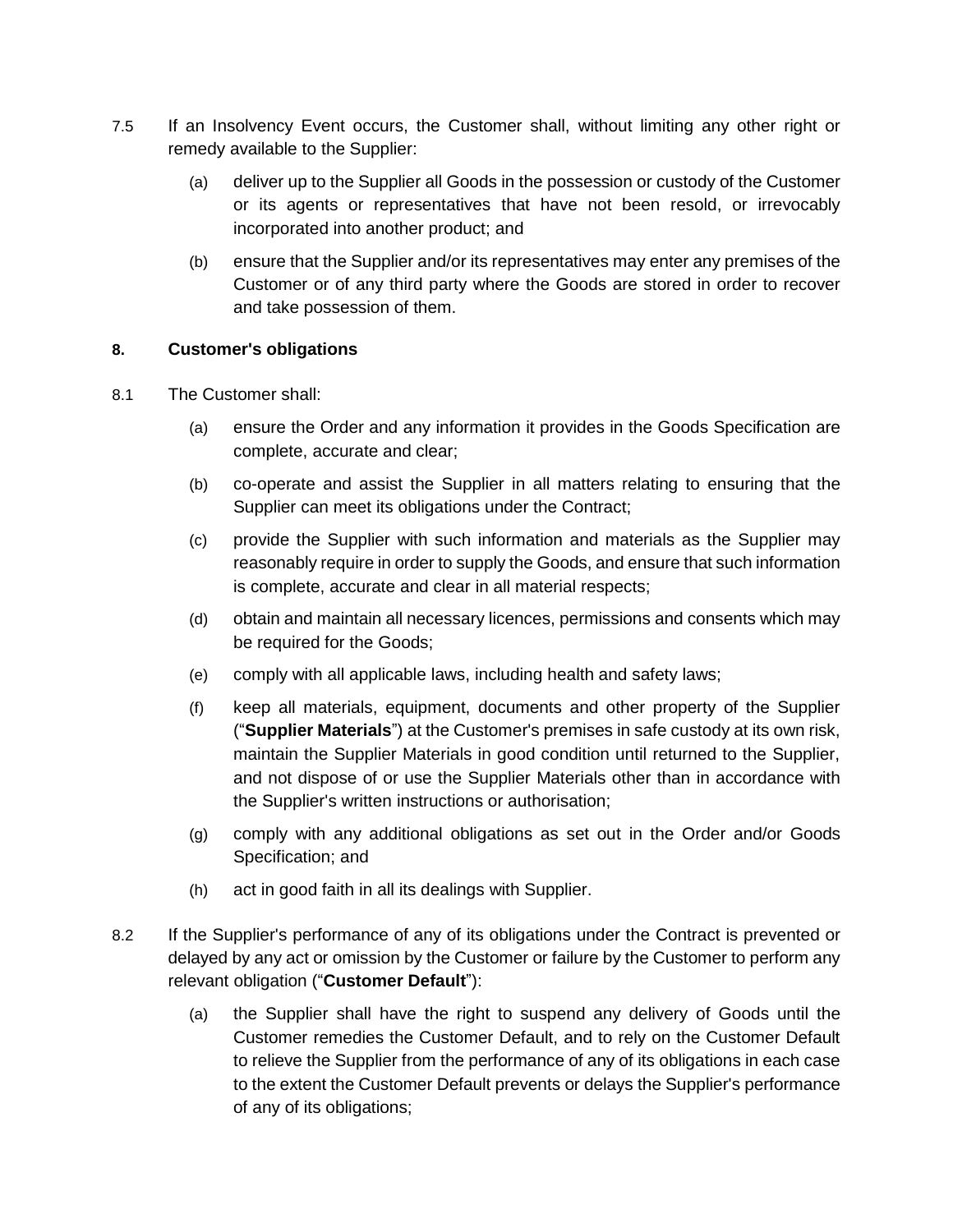- (b) the Supplier shall not be liable for any costs or losses sustained or incurred by the Customer arising directly or indirectly from the Supplier's failure or delay to perform any of its obligations as set out in this clause [8.2;](#page-9-2) and
- (c) the Customer shall reimburse the Supplier on written demand for any costs or losses sustained or incurred by the Supplier arising directly or indirectly from the Customer Default.

### <span id="page-10-0"></span>**9. Charges and payment**

- 9.1 The price for each Good:
	- (a) shall be the price set out in the Order Form or, if no price is quoted, the price set out in the Supplier's published price list that is available on request as at the date of the Order; and
	- (b) is inclusive of all packaging, insurance, delivery charges, but not any import duties and taxes.
- 9.2 The Supplier may submit its invoice:
	- (a) for Goods at any time after notifying the Customer that the Goods have been shipped or are available for collection (as applicable); and
	- (b) for other costs or work (such as those incurred pursuant to clauses [4.6,](#page-4-2) [4.9](#page-4-1) and/or [6.8\)](#page-7-2) as soon as they are provided.
- 9.3 The Customer shall pay each invoice submitted by the Supplier:
	- (a) within 30 days of the date of the relevant invoice, unless otherwise agreed by the parties in writing; and
	- (b) in full and in cleared funds to a bank account nominated in writing by the Supplier,

and time for payment of each invoice due by the Customer shall be of the essence.

- 9.4 All amounts payable by the Customer under the Contract are, unless otherwise expressly stated, exclusive of any applicable value added tax chargeable from time to time (**VAT**), which shall be payable in addition and at the same as the underlying invoice.
- <span id="page-10-1"></span>9.5 If the Customer fails to make a payment due to the Supplier under the Contract by the due date, the Supplier may charge, and the Customer shall pay, interest on the overdue sum from the due date until payment of the overdue sum, both before and after judgment. Interest under this clause [9.5](#page-10-1) will accrue each day on a compound basis at 4% a year above the Bank of England's base rate from time to time, but at 4% a year for any period when that base rate is 0% or less.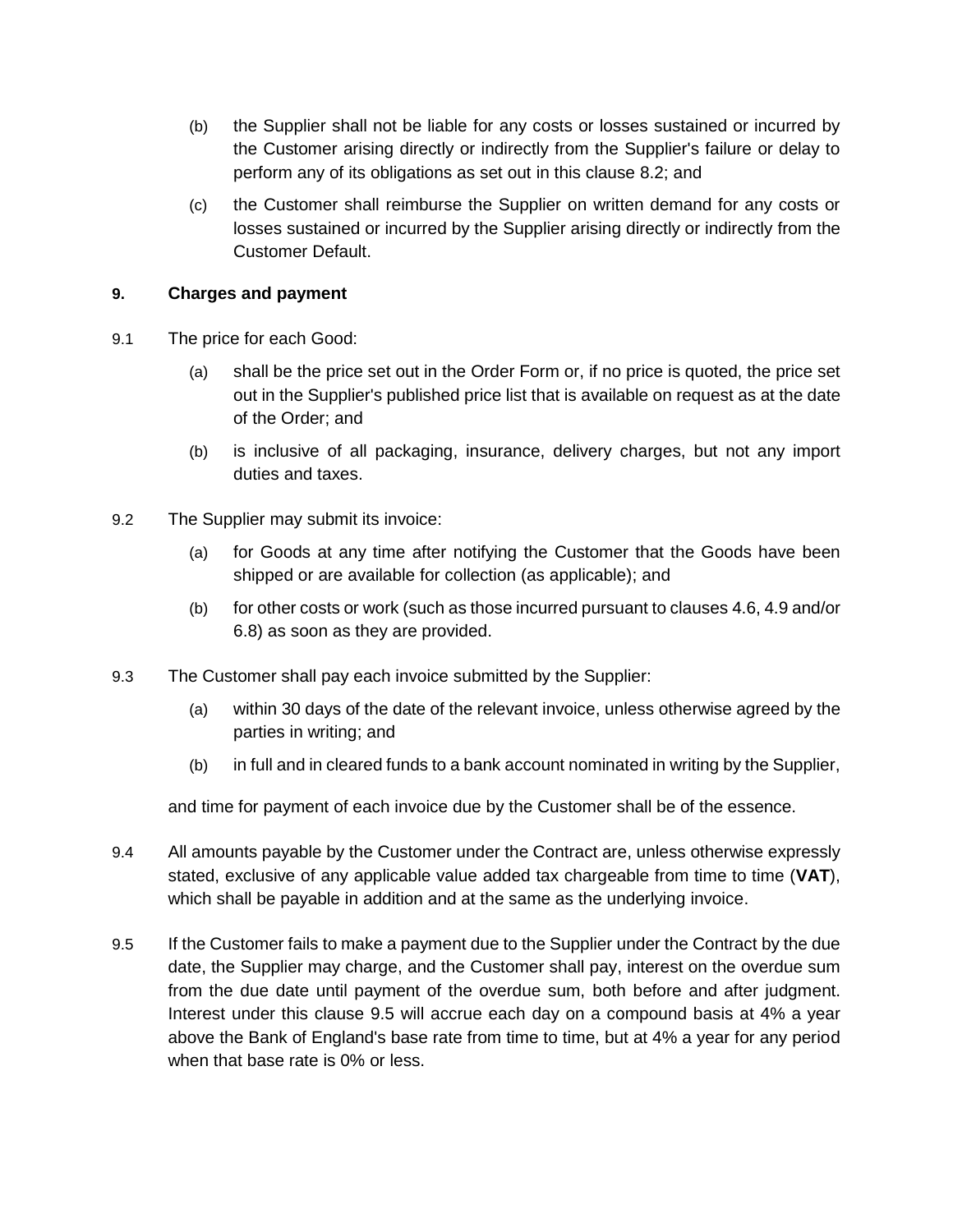- 9.6 The Customer agrees to indemnify the Supplier on demand for any and all costs, liabilities and losses suffered or incurred as a result of the Customer's failure to ensure all import taxes and duties, and shipping and storage charges, are paid.
- 9.7 If payments are not received by the relevant due date, all orders to the Customer's account may be stopped until payment of all overdue invoices is received.
- 9.8 All amounts due under the Contract shall be paid in full without set-off, counterclaim, deduction or withholding (other than any deduction or withholding of tax as required by law). If any withholding is made, the Customer shall ensure that the Supplier receives such sum (in full) that the Supplier would have received but for the withholding.

#### **10. Intellectual property rights**

All Intellectual Property Rights in or arising out of or in connection with the Goods and the Goods Specification (other than Intellectual Property Rights in any materials provided by the Customer) shall remain vested in and remain the sole property of the Supplier.

#### <span id="page-11-0"></span>**11. Data protection and data processing**

- 11.1 For the purposes of this clause [11,](#page-11-0) the following words shall have the following meanings:
	- (a) "**Customer Personal Data**" means personal data provided by or on behalf of the Customer or otherwise obtained or generated by the Supplier on the Customer's behalf in connection with the provision of the Goods;
	- (b) "**Supplier Personal Data**" means personal data provided to Customer by or on behalf of Supplier in connection with the provision of the Goods (excluding any Customer Personal Data);
	- (c) "**Shared Personal Data**" means Customer Personal Data and/or Supplier Personal Data; and
	- (d) References to "**controller**", "**data subject**", "**personal data**", "**processor**", "**processing**", "**personal data breach**" and "**supervisory authority**" shall have the same meaning as defined in the GDPR.
- 11.2 The Customer and the Supplier acknowledge that for the purposes of the GDPR and any other applicable Data Protection Legislation, the Customer and the Supplier shall each be considered independent data controllers in respect of any Shared Personal Data.
- <span id="page-11-1"></span>11.3 Each party agrees that it will process the Shared Personal Data in compliance with all applicable laws, enactments, regulations, orders, standards and other similar instruments, and shall comply with its obligations under applicable Data Protection Legislation.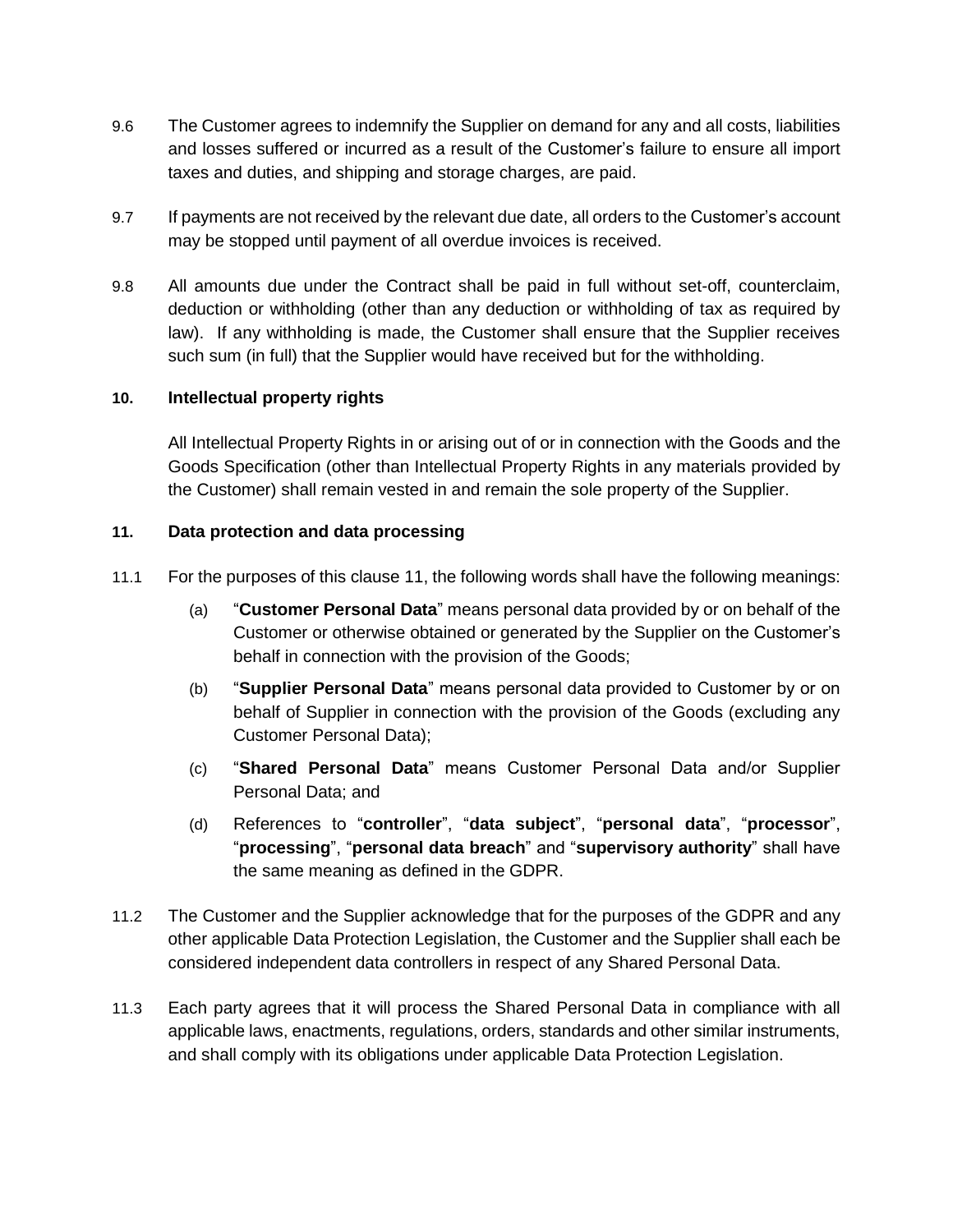- 11.4 Without prejudice to its obligations in clause [11.3,](#page-11-1) each party shall in respect of its processing of any Shared Personal Data:
	- (a) only process that Shared Personal Data for the purposes of or in connection with the provision of the Goods and not for any other purpose;
	- (b) promptly provide such necessary and reasonable assistance and co-operation to the other party and to any supervisory authority, in connection with the other party's compliance with its obligations under the Data Protection Legislation;
	- (c) process the Shared Personal Data in a manner that ensures appropriate security of the data in accordance with Article 32 of the GDPR;
	- (d) without undue delay (and in any event with 24 hours), notify the other party and provide such co-operation, assistance and information as the other party may reasonably require if it becomes aware of any personal data breach or data subject complaint relating to the Shared Personal Data.
- 11.5 The parties shall, at the request of the other, work together in good faith to negotiate and execute such other documents as may be reasonably necessary to allow each party to comply with its obligations under Data Protection Legislation.
- 11.6 Further information relating to the Supplier's processing of personal data can be found in their privacy policy, at the following link: *<https://www.aiphone.co.uk/privacy-policy/>*.

### <span id="page-12-1"></span>**12. Confidentiality**

- <span id="page-12-2"></span>12.1 Each party, except as permitted by clause [12.2](#page-12-0)*.,* shall keep secret and confidential all information disclosed to it (whether in writing, verbally or otherwise) under or in connection with the Contract which is of a confidential or proprietary nature ("**Confidential Information**"). The receiving party shall not use, disclose, exploit, copy or modify such Confidential Information except for the purposes of the proper performance of the Contract or with the prior written consent of the other party. Any such disclosure shall be made subject to obligations equivalent to those set out in these Terms.
- <span id="page-12-0"></span>12.2 Each party may disclose the other party's Confidential Information*:*
	- (a) to its employees, officers, representatives, subcontractors or advisers who need to know such information for the purposes of carrying out the party's obligations under the Contract. Each party shall ensure that its employees, officers, representatives, subcontractors or advisers to whom it discloses the other party's Confidential Information comply with this clause [12;](#page-12-1) and
	- (b) as may be required by law, a court of competent jurisdiction or any governmental or regulatory authority*.*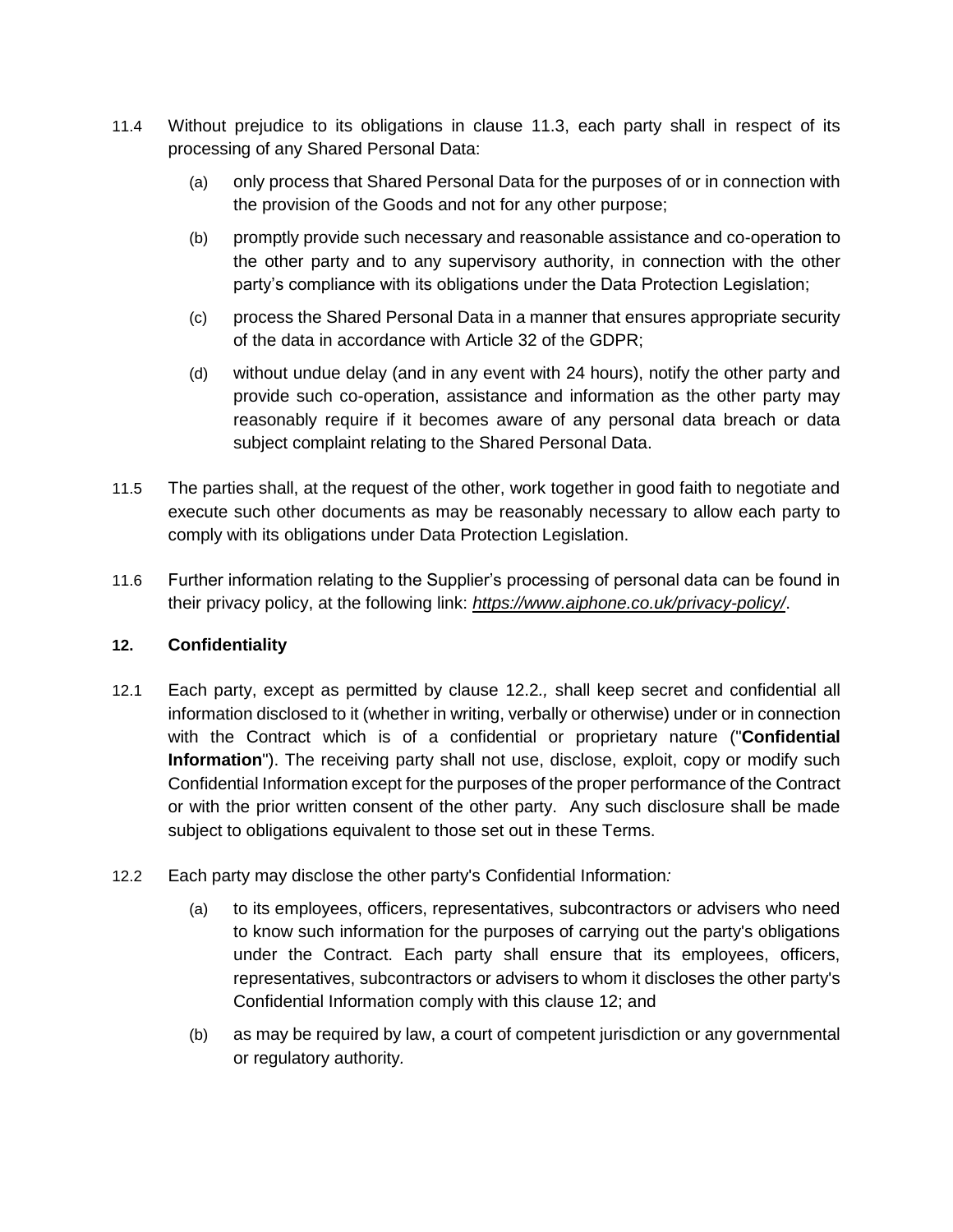- <span id="page-13-1"></span>12.3 Neither party shall use the other party's Confidential Information for any purpose other than to perform its obligations under the Contract.
- 12.4 Notwithstanding clauses [12.1](#page-12-2) and [12.3,](#page-13-1) the Supplier may make announcements relating to the existence of the Contract or its subject matter, and make press releases or other publicity and enter into advertising and marketing in relation to the Contract.

### <span id="page-13-0"></span>**13. Limitation of liability: THE CUSTOMER'S ATTENTION IS DRAWN TO THIS CLAUSE.**

- <span id="page-13-2"></span>13.1 Nothing in these Terms shall limit or exclude the Supplier's liability for:
	- (a) death or personal injury caused by its negligence, or the negligence of its employees, agents or subcontractors;
	- (b) fraud or fraudulent misrepresentation;
	- (c) breach of the terms implied by section 2 of the Supply of Goods and Services Act 1982 (title and quiet possession);
	- (d) breach of the terms implied by section 12 of the Sale of Goods Act 1979 (title and quiet possession); or
	- (e) defective products under the Consumer Protection Act 1987.
- 13.2 Subject to clause [13.1,](#page-13-2) the Supplier shall not be liable to the Customer, whether in contract, tort (including negligence), for breach of statutory duty, or otherwise, arising under or in connection with the Contract for:
	- (a) loss of profits;
	- (b) loss of sales or business;
	- (c) loss of agreements or contracts;
	- (d) loss of anticipated savings;
	- (e) loss of use and/or damage to software, data or information;
	- (f) loss of or damage to goodwill; and/or
	- (g) any indirect or consequential loss.
- 13.3 Subject to clause [13.1,](#page-13-2) and without prejudice to clause [6.7,](#page-7-3) the Supplier's total liability to the Customer, whether in contract, tort (including negligence), breach of statutory duty or otherwise, arising under or in connection with the Contract, shall be limited to 50% of the total charges paid under the Contract.
- 13.4 The terms implied by sections 13 to 15 of the Sale of Goods Act 1979 and the terms implied by sections 3 to 5 of the Supply of Goods and Services Act 1982 are, to the fullest extent permitted by law, excluded from the Contract.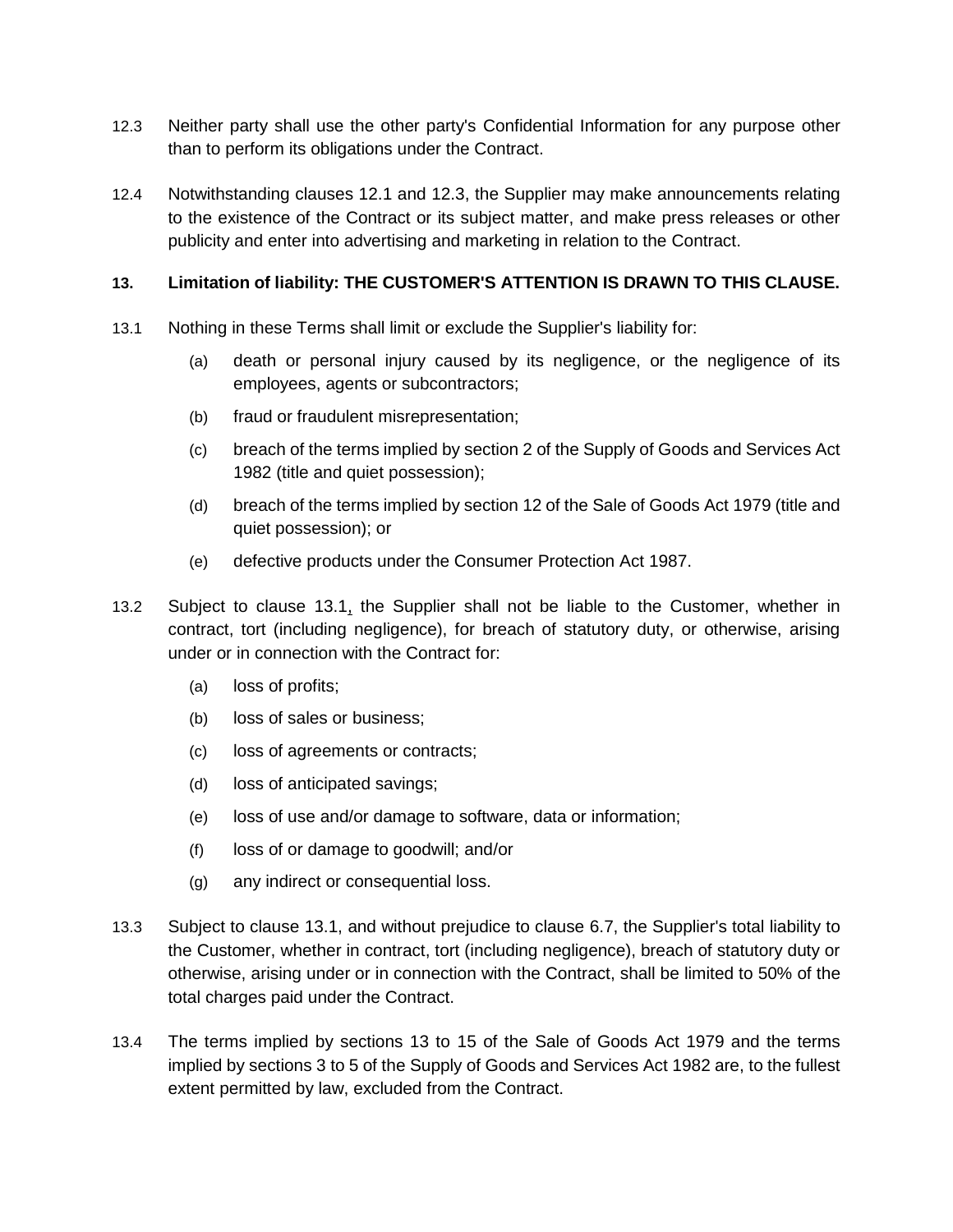- 13.5 Save to the extent expressly set out in the Contract, all warranties, conditions, terms, undertakings and obligations implied by statute, common law, custom, trade usage, course of dealing or otherwise are hereby excluded to the fullest extent permitted by law.
- 13.6 This clause [13](#page-13-0) shall survive termination of the Contract.

#### **14. Termination**

- <span id="page-14-0"></span>14.1 Without affecting any other right or remedy available to it, either party may terminate the Contract with immediate effect by giving written notice to the other party if:
	- (a) the other party commits a material breach of its obligations under the Contract and (if such breach is remediable) fails to remedy that breach within 30 days after receipt of notice in writing to do so;
	- (b) the other party takes any step or action in connection with its entering administration, provisional liquidation or any composition or arrangement with its creditors (other than in relation to a solvent restructuring), being wound up (whether voluntarily or by order of the court, unless for the purpose of a solvent restructuring), having a receiver appointed to any of its assets or ceasing to carry on business or, if the step or action is taken in another jurisdiction, in connection with any analogous procedure in the relevant jurisdiction;
	- (c) the other party suspends, or threatens to suspend, or ceases or threatens to cease to carry on all or a substantial part of its business; or
	- (d) the other party's financial position deteriorates to such an extent that in the terminating party's opinion the other party's capability to adequately fulfil its obligations under the Contract has been placed in jeopardy.
- <span id="page-14-1"></span>14.2 The Supplier may terminate the Contract with immediate effect and without penalty by giving written notice to the Customer if:
	- (a) the Customer fails to pay any amount due under the Contract on the due date for payment; or
	- (b) there is a change of Control of the Customer or any of its parent companies (direct or indirect).
- 14.3 The Supplier may suspend deliveries of Goods under the Contract and/or any other contract between the Customer and the Supplier if the Customer fails to pay any amount due under the Contract on the due date for payment, or the Customer becomes subject to any Insolvency Event (or the Supplier reasonably believes that the Customer is about to become subject to any of them).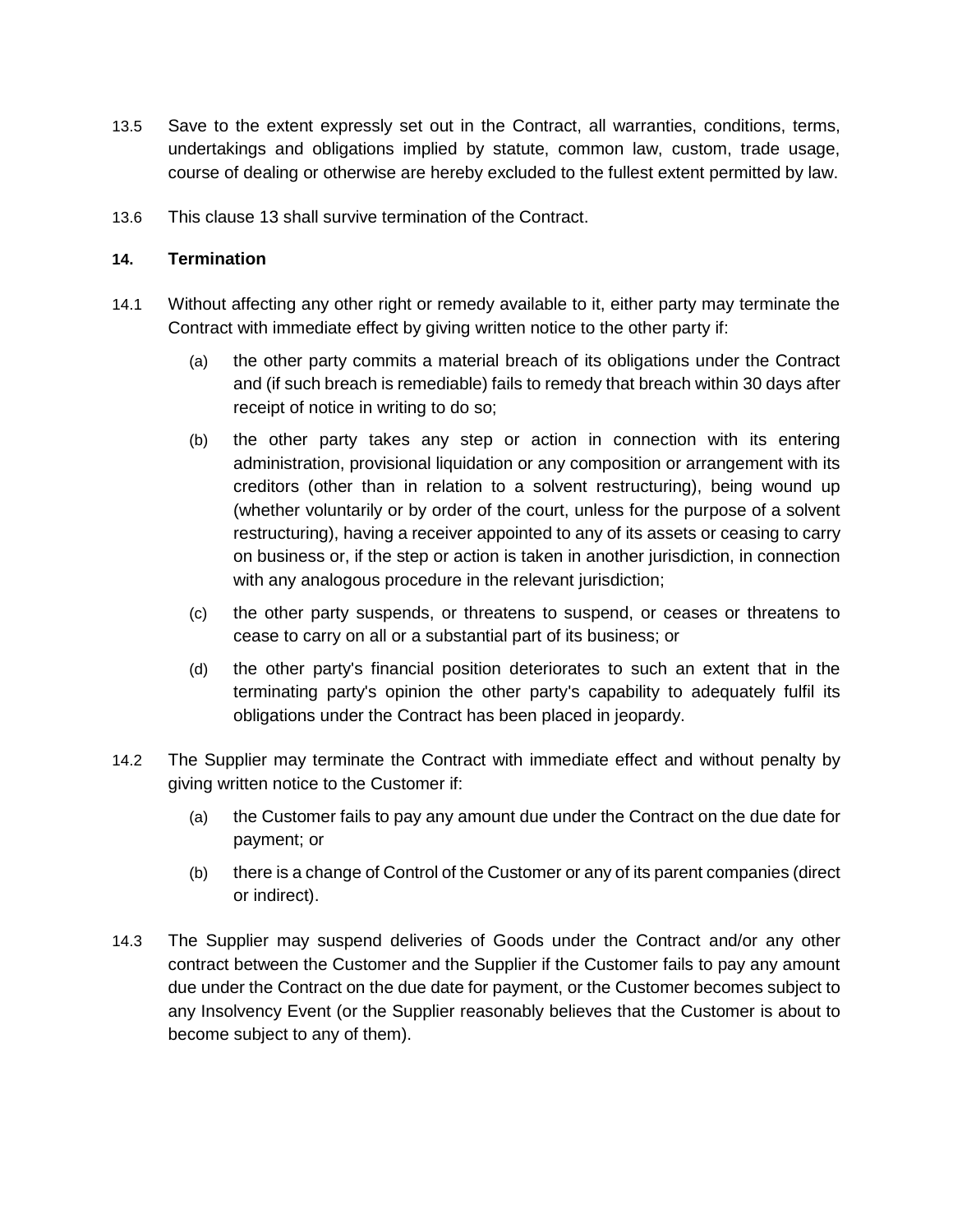### **15. Consequences of termination**

- <span id="page-15-1"></span>15.1 On termination of the Contract:
	- (a) the Customer shall immediately pay to the Supplier all of the Supplier's outstanding unpaid invoices and interest and, in respect of Goods supplied but for which no invoice has been submitted, the Supplier shall submit an invoice, which shall be payable by the Customer immediately on receipt;
	- (b) the Customer shall return all of the Supplier Materials and Goods which have not been fully paid for, including pursuant to clause [15.1\(a\).](#page-15-1) If the Customer fails to do so, the Customer shall ensure that the Supplier and its representatives can enter the premises where the Goods are located and take possession of them. Until they have been returned, the Customer shall be solely responsible for their safe keeping and will not use them for any purpose not connected with the Contract.
- 15.2 Termination or expiry of the Contract shall not affect any rights, remedies, obligations and liabilities of the parties that have accrued up to the date of termination or expiry, including the right to claim damages in respect of any breach of the Contract which existed at or before the date of termination or expiry.
- 15.3 Any provision of the Contract that expressly or by implication is intended to have effect after termination shall continue in full force and effect.

### **16. Force majeure**

- <span id="page-15-0"></span>16.1 Neither party shall be in breach of the Contract or liable for delay in performing or failure to perform, any of its obligations under the Contract if such delay or failure results from events, circumstances or causes beyond its reasonable control including failure of supply, shortage of materials and delays in shipment (a "**Force Majeure Event**").
- 16.2 The Supplier will take all reasonable steps to deliver the Goods as agreed with the Customer, but will not be responsible for any unavailability or delay caused by Covid19 and/or any other epidemic or pandemic.

### **17. Assignment and other dealings**

- 17.1 The Supplier may assign, charge and/or or subcontract any or all of its rights and obligations under the Contract.
- 17.2 The Customer shall not assign, transfer, charge, subcontract, or otherwise deal with any of its rights and/or obligations under the Contract.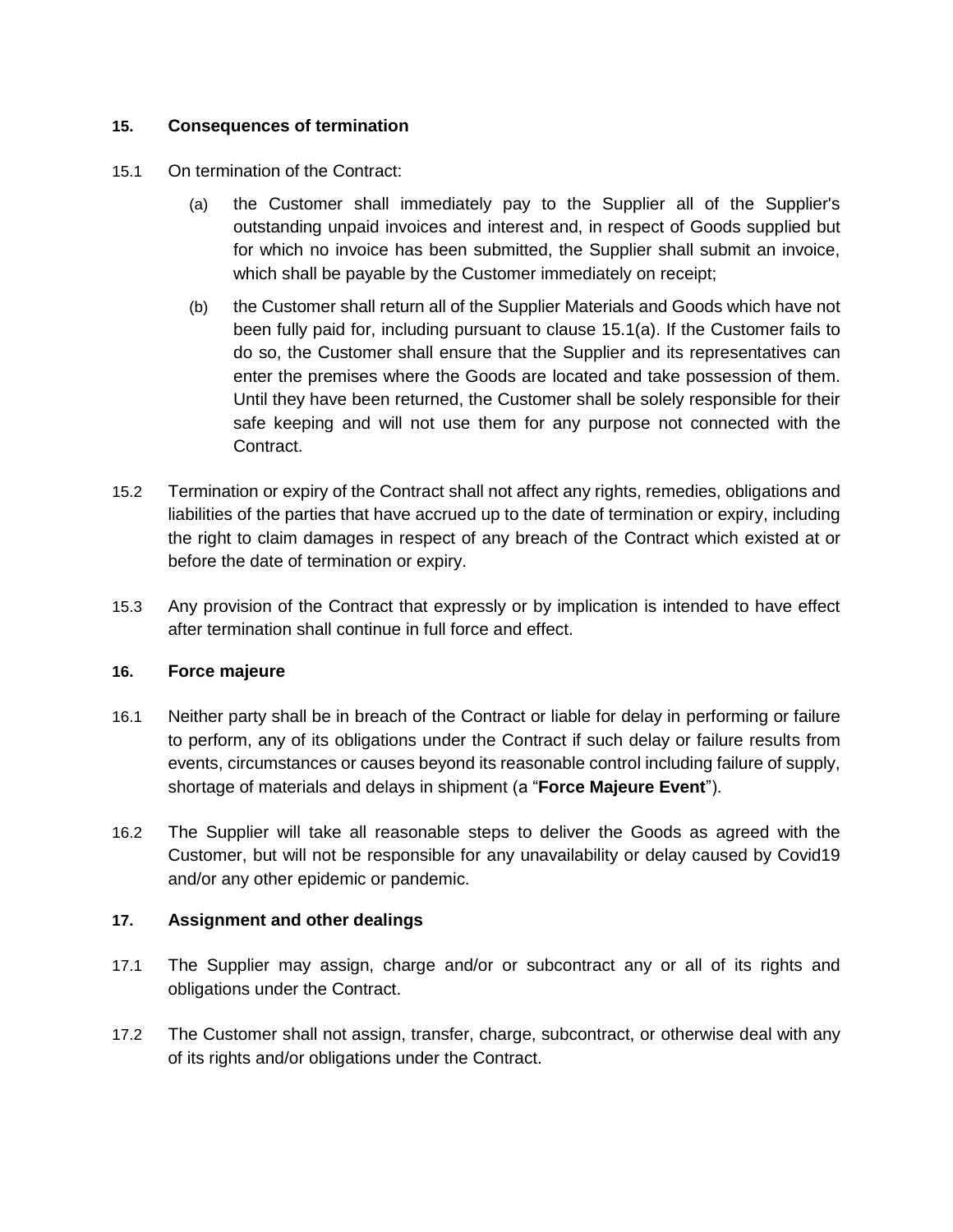#### **18. Notices**

- 18.1 Any notice or other communication given to a party under or in connection with the Contract shall be in writing and shall be delivered by hand or by pre-paid first-class post or other next working day delivery service at its registered office (if a company) or its principal place of business (in any other case); or sent by fax to its main fax number or sent by email to the address specified on the Order Form.
- 18.2 Any notice or other communication shall be deemed to have been received: if delivered by hand, on signature of a delivery receipt or at the time the notice is left at the proper address; if sent by pre-paid first-class post or other next working day delivery service, at 9.00 am on the Business Day after posting or at the time recorded by the delivery service; or, if sent by fax or email, at 9.00 am on the next Business Day after transmission.
- 18.3 This clause does not apply to the service of any proceedings or other documents in any legal action or, where applicable, any other method of dispute resolution.

#### **19. General**

- 19.1 **Severance**: If any provision or part-provision of the Contract is or becomes invalid, illegal or unenforceable, it shall be deemed modified to the minimum extent necessary to make it valid, legal and enforceable. If such modification is not possible, the relevant provision or part-provision shall be deemed deleted. Any modification to or deletion of a provision or part-provision under this clause shall not affect the validity and enforceability of the rest of the Contract.
- 19.2 **Waiver.** A waiver of any right or remedy under the Contract or by law is only effective if given in writing and shall not be deemed a waiver of any subsequent breach or default. A failure or delay by a party to exercise any right or remedy provided under the Contract or by law shall not constitute a waiver of that or any other right or remedy, nor shall it prevent or restrict any further exercise of that or any other right or remedy. No single or partial exercise of any right or remedy provided under the Contract or by law shall prevent or restrict the further exercise of that or any other right or remedy.
- 19.3 **No partnership or agency.** Nothing in the Contract is intended to, or shall be deemed to, establish any partnership or joint venture between the parties, constitute either party the agent of the other, or authorise either party to make or enter into any commitments for or on behalf of the other party.

#### 19.4 **Entire agreement**.

(a) The Contract constitutes the entire agreement between the parties and supersedes and extinguishes all previous agreements, promises, assurances,